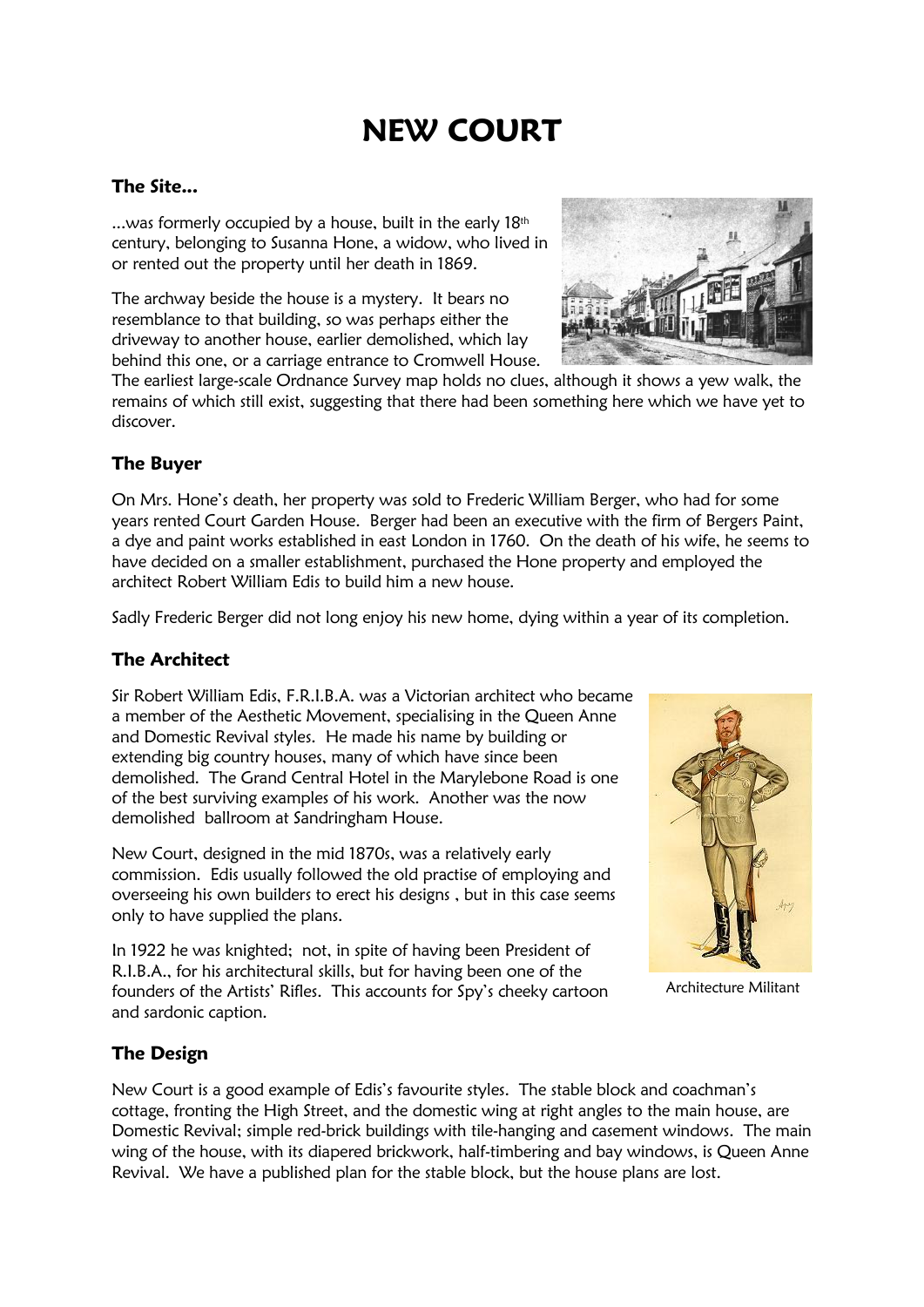

The stable block has been listed Grade 2 since 1974. When we recently supplied Historic England with the plans and the architect's name, they were happy to add a rider attributing the main house to Edis, too. R.I.B.A. are also satisfied that this is his work, as they know of several other buildings which he omitted from his "definitive" list of works on the grounds that he did not personally oversee their construction.

# **A Victorian haven**

The house was put up for sale soon after Frederic Berger's death. The next two owners remained for only a short time, but in 1883 New Court acquired a long-term owner.

It was purchased for Jane Ward, the widow of a local solicitor who had, for many years, lived at Brampton House. Together with her son, George Rolls Ward, she occupied the house for the next quarter-century. Their peaceful existence was disturbed briefly in the first year by an audacious burglary of the shop next door through their property and later, more happily, by the annual river outing of Bucks County Cricket Club, of which George was a founder member, invariably followed by a tea at



NEWCOURT, MARLOW, RESIDENCE OF G. R. WARD, I.P.

New Court. He died, a J.P and respected member of the community, in 1907, followed a few months later by his 94 year-old mother.

# **New Owners**

After the death of the Wards, New Court was bought by Jack Langley, a colourful Marlow figure, born in Dean Street, who, in spite of being a bookie, also served on the Urban District Council and became a respected citizen. In 1911 he rented the house for three years to Lucy Forrest, the widow of a land agent. Robert Forrest was a Scot who had spent most of his adult life in St. Fagans, near Cardiff . After his death, his second wife moved to Marlow to be nearer to her own family in the London area. Later she purchased the property.

From the beginning her daughter Nesta, then twenty, was a force in Marlow. By 1912 she had collected a group of girls and was running the first Guide unit in the town.

## **War Work**



On 1<sup>st</sup> November, 1914 Nesta's younger brother Robert was posted missing on the Messines Ridge. The following year she became a V.A.D., beginning a life-long connection with the Red Cross. She was sent to Reading War Hospital where she remained, earning two Efficiency Stripes and, on one occasion, being mentioned in despatches, until her marriage in early 1918.

Reading had more war hospitals than any other city except London. At a time when the wounded could be moved most gently by rail, Reading was the quickest and easiest journey from the capital. Most temporary hospitals were identified by name, so Nesta is likely to have been nursing at War Hospital No. 1, more usually the Royal Berkshire.

## **First Marriage**

Nesta Forrest married William Donston Wain at St. George's, Hanover Square on 4th April, 1918. William Wain, who had been brought up on the Lincolnshire coast, had joined the Royal Naval Volunteer Reserve. He became a pilot, but spent most of the war as a munitions officer. At his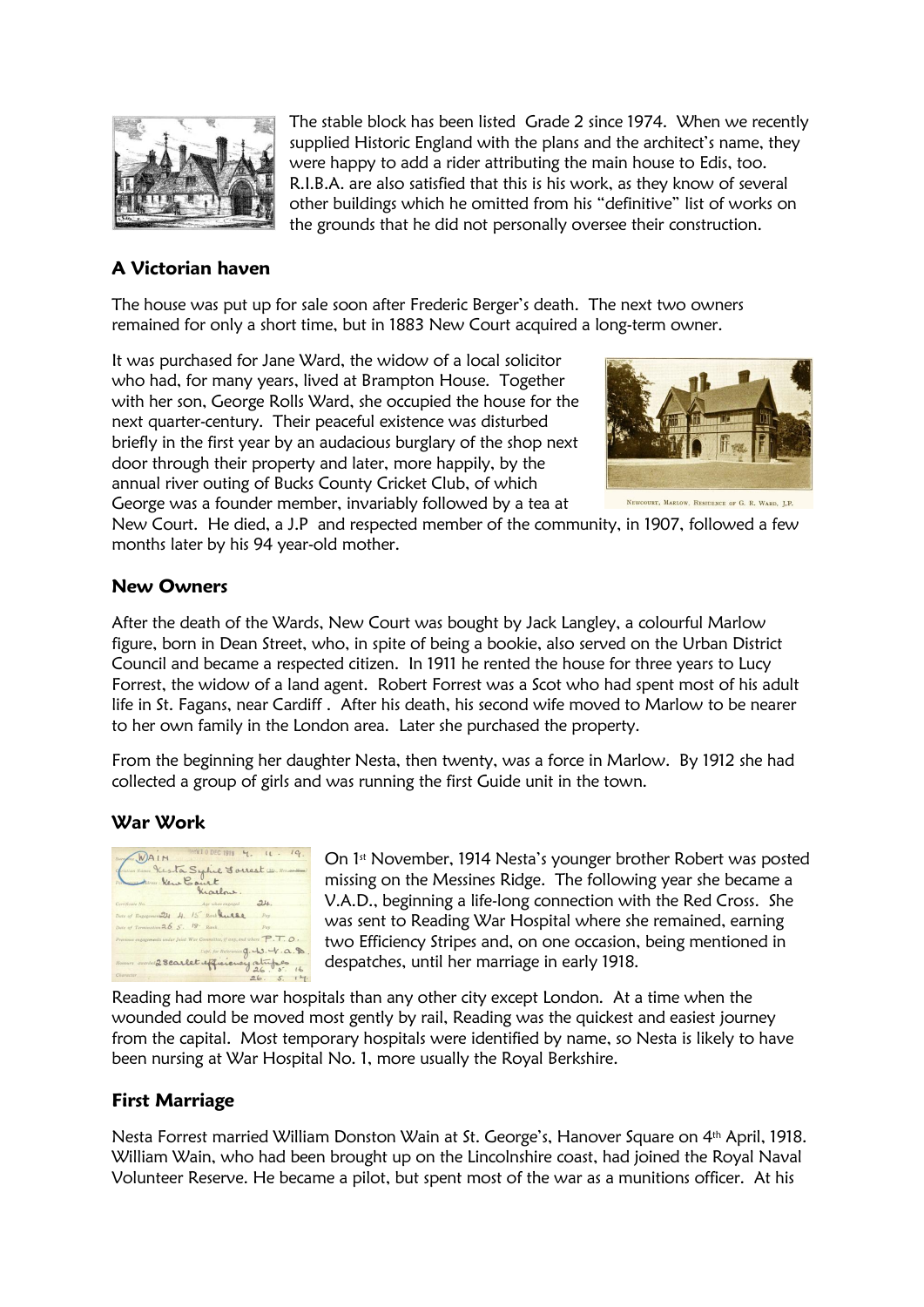death, his address was given as No. 1 School of Bomb Dropping and Navigation, Stonehenge, Salisbury.

In November 1918 Wain was one of the unlucky few who, instead of being demobbed, was sent to the Baltic to help the White Russians against the Bolsheviks. There, at the end of the next year, he met with some kind of accident and died on 1<sup>st</sup> February, 1920 in a Berlin hospital. He is buried in Marlow cemetery, next to the grave which Nesta shares with her second husband.

#### **...and then**

By the end of the year Nesta was in India. On 20<sup>th</sup> December she married William Duncan Forbes Liston in Columbo. Nesta and Forbes Liston were related by marriage and had a first cousin in common. That young woman, Anita Forrest, had lived with the Liston family in London since the beginning of the century.

In 1909 Forbes, then aged nineteen, had joined the Indian Army. The 38<sup>th</sup> King George's Own Central India Horse, to which he was later attached as a lieutenant, were sent in 1914 to the Western Front, where they were used, throughout the war, chiefly as pioneers and relief troops. In the possibly considerable spare time which these light duties would have allowed him, Forbes too had learned to fly. Towards the end of the war he had taken an honorary commission with the R.A.F., but resigned after the Armistice and in 1919 returned to India. He was on the Indian Army Reserve of Officers, but it seems that the army had no vacancy for him, so he joined the Imperial Indian Police.

#### **Between the Wars**

At some time before her death in March 1924, Lucy Forrest had had a wing added to New Court: a large, pleasant room with French doors opening onto the front lawn and a long attic overhead. We do not know who designed or built this, but both brickwork and joinery are comparable to other work done at the time by Y. J. Lovell, whose yard and joinery shop were a few doors down the High Street. Later the room was wood-panelled and shelved to the ceiling as a library.

When Lucy Forrest died the Listons were not living in England, but in 1926 their name appeared for the first time in the local telephone directory. After the death of his father, a wholesale provision merchant, in the next year, Forbes Liston was able to live on his own means as a country gentleman. During this period the Listons enjoyed at least two holidays, one a long cruise to the West Indies, the second a short trip to Canada.

## **Below Stairs**

Mary Jane Edmonds, later wife of the Listons' gardener, was at this time a live-in housemaid at New Court. She has left us this account of her daily life.

"My day at New Court started at 6 am with the front step. The hall, front stairs, the cloakroom and sitting room – all before 8 am. Then I took morning tea up to Mr and Mrs Liston for 7.30 am. I also had to get a can of hot water for Mr Liston to shave.

"Breakfast was at 8 am. While they were having breakfast, I had to make the beds. I then had to start cleaning the upstairs, which comprised of a dressing room, three bedrooms, two



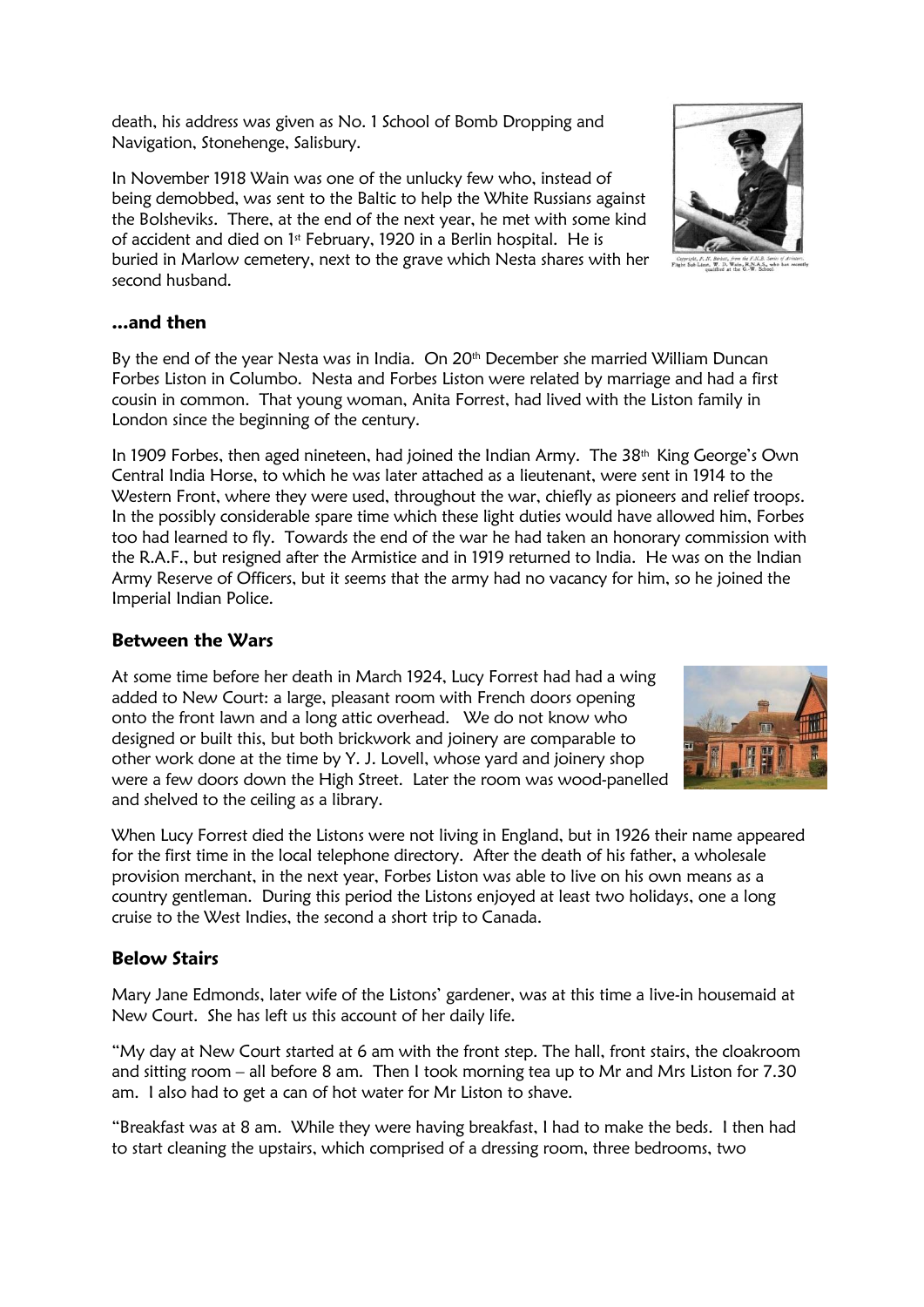bathrooms and toilets, and the landings. That took me to lunch-time and if we had guests I had to help the parlour-maid.

"We had two hours off duty from 2 pm to 4 pm each day. One half-day off per week, and a Sunday half-day off per fortnight, with two hours off on the other Sunday morning."

The staff comprised a cook-housekeeper, parlour-maid, house-maid, kitchen-maid, two full-time gardeners and another part-time.

"Mr Forbes Liston was Mrs Nesta Liston's second husband. He served in both World Wars. He fell out of an aeroplane and broke his lower jaw. He also hurt his leg and had a limp."

## **A New War...**

Between the wars Nesta had not neglected Marlow. By 1939 she had become a Justice of the Peace, the first woman to sit on Marlow Urban District Council and was deeply involved in the local organisation of the Red Cross.

The first change which the war brought was domestic. Old Mrs. Liston and the Listons' cousin, Anita Forrest, abandoned their house in the Finchley Road and came to live at New Court. Annie Liston died in 1941, but Anita remained at New Court for the duration, and lived in Marlow for the rest of her life.

In November 1939 Forbes Liston rejoined the R.A.F. as a pilot officer in the Royal Air Force Volunteer Reserve. The next year he was promoted flying officer, a position which he held until his resignation in February 1945.

#### **...and a New Peace**





After the war, the Listons' peaceful existence resumed. Although they had no family, there were children on the premises. The photograph above, taken in 1950, shows Peter, the son of Mary and Frank Edmonds with Isobel and Catherine, the housekeeper's daughters, among the crocuses on the front lawn.

In 1932, when the Primitive Methodists joined forces with the Wesleyans, Nesta Liston had bought their chapel and given it to the Urban District Council for use as a public hall. As such, it housed the library centre, the mother and baby clinic and all kinds of amateur entertainments. When it was passed to the newly formed Community Association, they decided that this generosity should be publicly acknowledged and renamed the chapel Liston Hall.

In 1963 Nesta's unflagging public service was recognised when she was awarded the M.B.E.

#### **The end of an era**

In early 1970, at the age of 80, Forbes Liston died. In the autumn his wife followed him. In death, as she had been in life, Nesta was generous to Marlow. She left a will which stated: